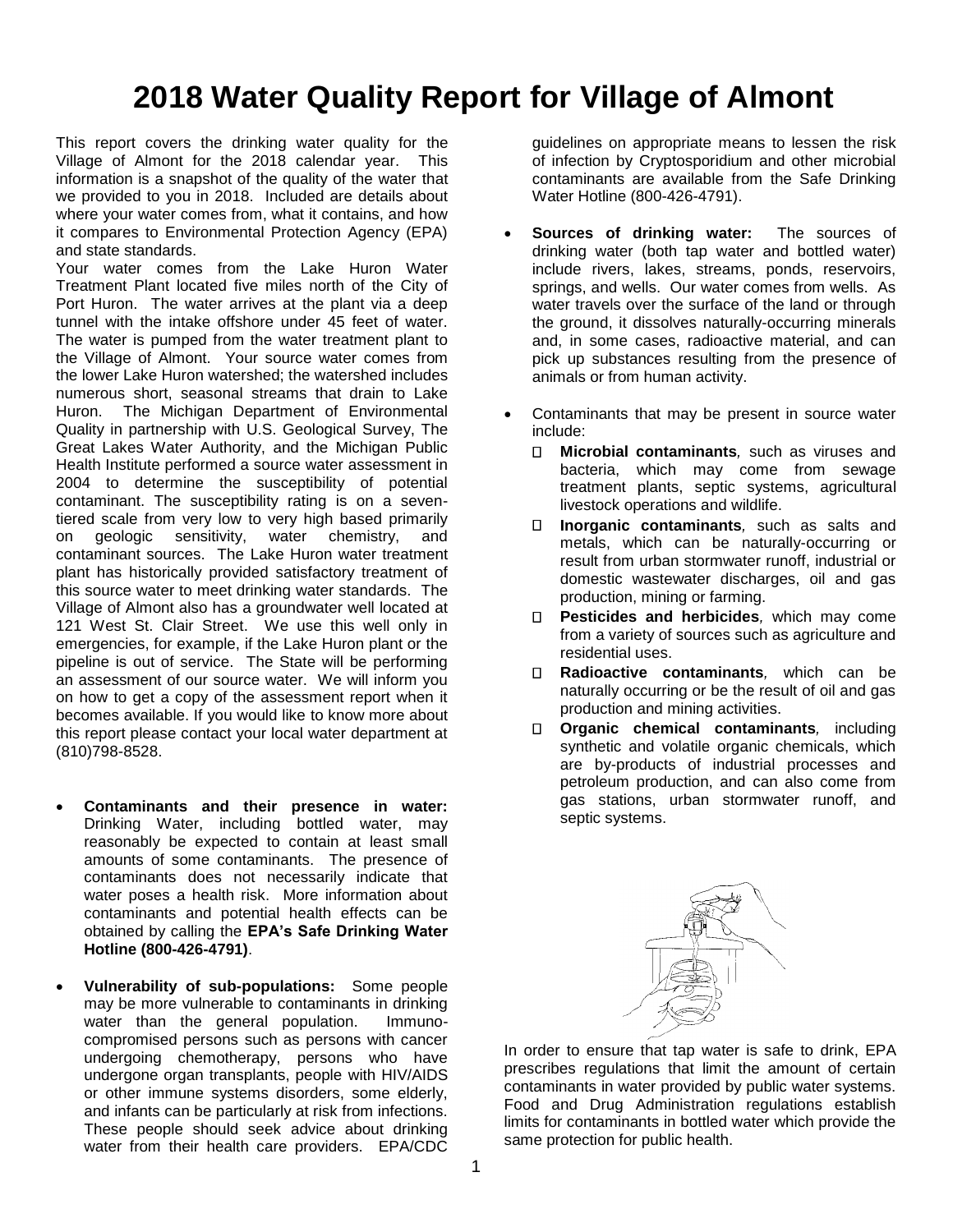## Water Quality Data

The table below lists all the drinking water contaminants that we detected during the 2018 calendar year. The presence of these contaminants in the water does not necessarily indicate that the water poses a health risk. Unless otherwise noted, the data presented in this table is from testing done January 1 – December 31, 2018. The State allows us to monitor for certain contaminants less than once per year because the concentrations of these contaminants are not expected to vary significantly from year to year. All of the data is representative of the water quality, but some are more than one year old.

#### **Terms and abbreviations used below:**

- Maximum Contaminant Level Goal (MCLG): The level of a contaminant in drinking water below which there is no known or expected risk to health. MCLGs allow for a margin of safety.
- Maximum Contaminant Level (MCL): The highest level of a contaminant that is allowed in drinking water. MCLs are set as close to the MCLGs as feasible using the best available treatment technology.
- Maximum Residual Disinfectant Level (MRDL): The highest level of a disinfectant allowed in drinking water. There is convincing evidence that addition of a disinfectant is necessary for control of microbial contaminants.
- Maximum Residual Disinfectant Level Goal (MRDLG): means the level of a drinking water disinfectant below which there is no known or expected risk to health. MRDLGs do not reflect the benefits of the use of disinfectants to control microbial contaminants.
- N/A: Not applicable ND: not detectable at testing limit ppb: parts per billion or micrograms per liter ppm: parts per million or milligrams per liter pCi/l: picocuries per liter (a measure of radioactivity).
- Action Level (AL): The concentration of a contaminant which, if exceeded, triggers treatment or other requirements that a water system must follow.

| Regulated<br>Contaminant        | MCL,<br>TT, or<br><b>MRDL</b> | <b>MCLG</b><br><b>or</b><br><b>MRDLG</b> | Level<br><b>Detected</b> | Range | Year<br><b>Sampled</b> | <b>Violation</b><br>Yes / No | <b>Typical Source of Contaminant</b>                                                                                             |
|---------------------------------|-------------------------------|------------------------------------------|--------------------------|-------|------------------------|------------------------------|----------------------------------------------------------------------------------------------------------------------------------|
| <b>Inorganic Contaminants</b>   |                               |                                          |                          |       |                        |                              |                                                                                                                                  |
| Arsenic<br>(ppb)                | 10                            | $\Omega$                                 | $\overline{2}$           | N/A   | 2014                   | no                           | Erosion of natural deposits; Runoff from<br>orchards; Runoff from glass and<br>electronics production wastes                     |
| Barium<br>(ppm)                 | $\overline{2}$                | $\overline{2}$                           | 0.02                     | N/A   | 2014                   | no                           | Discharge of drilling wastes; Discharge of<br>metal refineries; Erosion of natural<br>deposits                                   |
| Fluoride<br>(ppm)               | 4                             | 4                                        | 0.75                     | N/A   | 2018                   | no                           | Erosion of natural deposits; Water additive<br>which promotes strong teeth; Discharge<br>from fertilizer and aluminum factories. |
| $S$ odium <sup>1</sup><br>(ppm) | N/A                           | N/A                                      | 33                       | N/A   | 2018                   | no                           | Erosion of natural deposits.                                                                                                     |
| <b>Radioactive Contaminants</b> |                               |                                          |                          |       |                        |                              |                                                                                                                                  |
| Alpha emitters<br>(pCi/L)       | 15                            | $\Omega$                                 |                          |       |                        |                              | Erosion of natural deposits                                                                                                      |
| Combined radium<br>(pCi/L)      | 5                             | 0                                        | 0.33                     | N/A   | 2014                   | no                           | Erosion of natural deposits                                                                                                      |

*Stand by Well # 3 '' Saint Clair Street'', used for emergencies only*

 $\frac{1}{2}$  Sodium is not a regulated contaminant.

<sup>2</sup> 90 percent of the samples collected were at or below the level reported for our water.

**Information about lead:** If present, elevated levels of lead can cause serious health problems, especially for pregnant women and young children. Lead in drinking water is primarily from materials and components associated with service lines and home plumbing. The Village of Almont is responsible for providing high quality drinking water, but cannot control the variety of materials used in plumbing components. When your water has been sitting for several hours, you can minimize the potential for lead exposure by flushing your tap for 30 seconds to 2 minutes before using water for drinking or cooking. If you are concerned about lead in your water, you may wish to have your water tested. Information on lead in drinking water, testing methods, and steps you can take to minimize exposure is available from the Safe Drinking Water Hotline or at http://www.epa.gov/safewater/lead.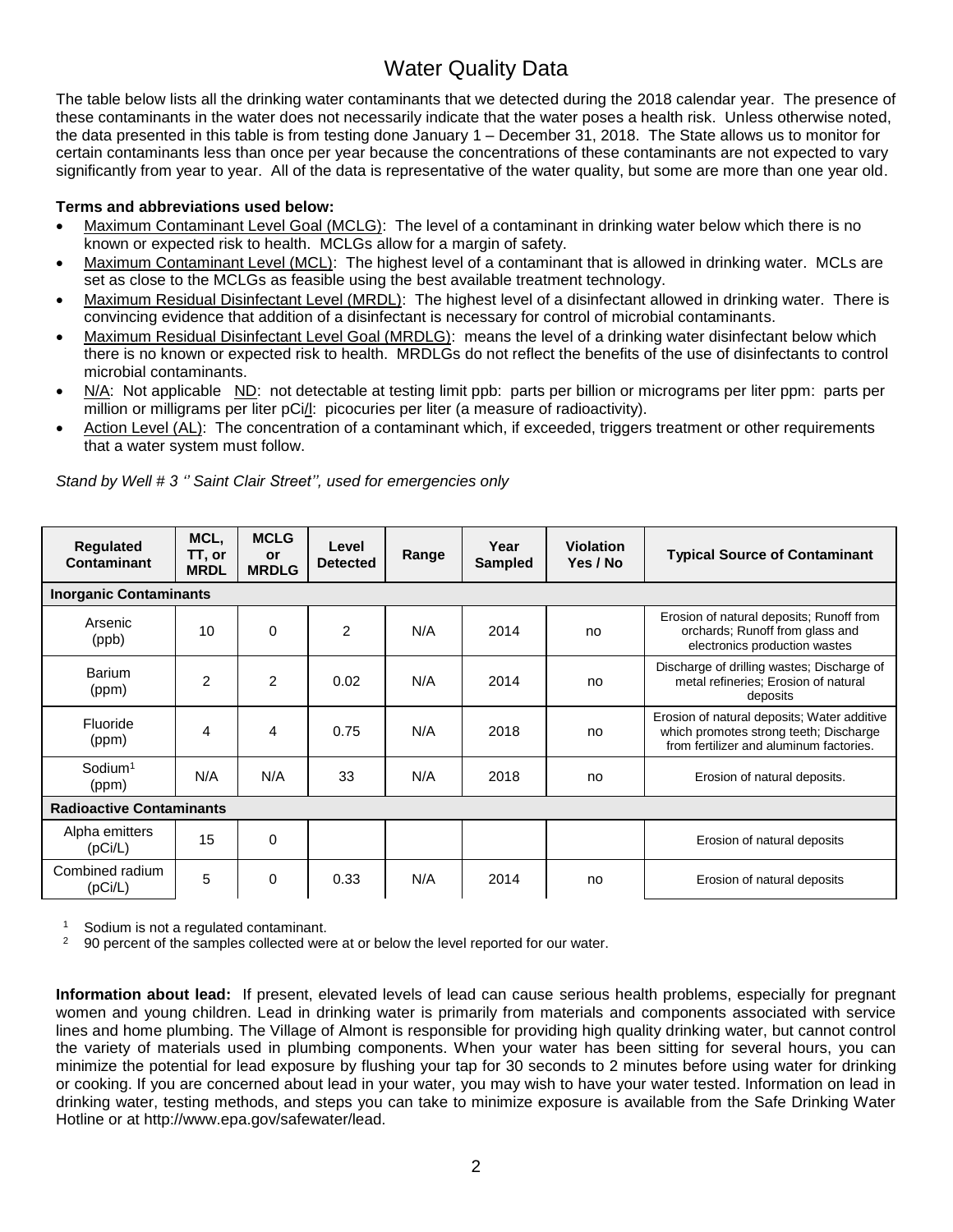Monitoring and Reporting to the Department of Environmental Quality (DEQ) Requirements: The State of Michigan and the U.S. EPA require us to test our water on a regular basis to ensure its safety. We met all the monitoring and reporting requirements for 2018.

We will update this report annually and will keep you informed of any problems that may occur throughout the year, as they happen. Copies are available at Village offices and published in the tri City Times and available on the Villages web site and Facebook Page This report will not be sent to you.

For more information, please contact Mr. Bryan Treat, Village of Almont, 817 North Main Street, Almont, MI, 48003 at 810- 798-8528.

Monitoring and Reporting to the DEQ Requirements: The State and EPA require us to test our water on a regular basis to ensure its safety. We met all the monitoring and reporting requirements for 2018. We are committed to providing you safe, reliable, and healthy water. We are pleased to provide you with this information to keep you fully informed about your water. We will be updating this report annually, and will also keep you informed of any problems that may occur throughout the year, as they happen.

We invite public participation in decisions that affect drinking water quality. You are invited to attend the Village Council meetings held the first and third Tuesday of each month at 7:30 p.m. at the Almont Municipal Building. For more information about your water, or the contents of this report, contact Bryan Treat at (810) 798-8528. For more information about safe drinking water, visit the U.S. Environmental Protection Agency at [www.epa.gov/safewater/.](http://www.epa.gov/safewater/)

| Symbol       | Abbreviation                                | Definition/Explanation                                                                                                                                                                                           |  |  |  |  |
|--------------|---------------------------------------------|------------------------------------------------------------------------------------------------------------------------------------------------------------------------------------------------------------------|--|--|--|--|
| $\,>\,$      | Greater than                                |                                                                                                                                                                                                                  |  |  |  |  |
| °C           | Celsius                                     | A scale of temperature in which water freezes at 0° and boils at<br>100° under standard conditions.                                                                                                              |  |  |  |  |
| <b>AL</b>    | <b>Action Level</b>                         | The concentration of a contaminant, which, if exceeded, triggers<br>treatment or other requirements which a water system must<br>follow.                                                                         |  |  |  |  |
| HAA5         | <b>Haloacetic Acids</b>                     | HAA5 is the total of bromoacetic, chloroacetic, dibromoacetic,<br>dichloroacetic, and trichloroacetic acids. Compliance is based on<br>the total.                                                                |  |  |  |  |
| <b>LRAA</b>  | Locational Running Annual Average           | The average of analytical results for samples at a particular<br>monitoring location during the previous four quarters.                                                                                          |  |  |  |  |
| <b>MCL</b>   | <b>Maximum Contaminant Level</b>            | The highest level of a contaminant that is allowed in drinking<br>water. MCLs are set as close to the MCLGs as feasible using the<br>best available treatment technology.                                        |  |  |  |  |
| <b>MCLG</b>  | Maximum Contaminant Level Goal              | The level of contaminant in drinking water below which there is no<br>known or expected risk to health.                                                                                                          |  |  |  |  |
| <b>MRDL</b>  | Maximum Residual Disinfectant Level         | The highest level of disinfectant allowed in drinking water. There<br>is convincing evidence that addition of a disinfectant is necessary<br>for control of microbial contaminants.                              |  |  |  |  |
| <b>MRDLG</b> | Maximum Residual Disinfectant Level<br>Goal | The level of a drinking water disinfectant below which there is no<br>known or expected risk to health. MRLDG's do not reflect the<br>benefits of the use of disinfectants to control microbial<br>contaminants. |  |  |  |  |
| n/a          | not applicable                              |                                                                                                                                                                                                                  |  |  |  |  |
| <b>ND</b>    | Not Detected                                |                                                                                                                                                                                                                  |  |  |  |  |
| <b>NTU</b>   | <b>Nephelometric Turbidity Units</b>        | Measures the cloudiness of water.                                                                                                                                                                                |  |  |  |  |
| pCi/L        | Picocuries Per Liter                        | A measure of radioactivity                                                                                                                                                                                       |  |  |  |  |
| ppb          | Parts Per Billion (one in one billion)      | The ppb is equivalent to micrograms per liter.<br>A microgram = 1/1000 milligram.                                                                                                                                |  |  |  |  |
| ppm          | Parts Per Million (one in one million)      | The ppm is equivalent to milligrams per liter.<br>A milligram = $1/1000$ gram.                                                                                                                                   |  |  |  |  |

### Key to the Detected Contaminants Table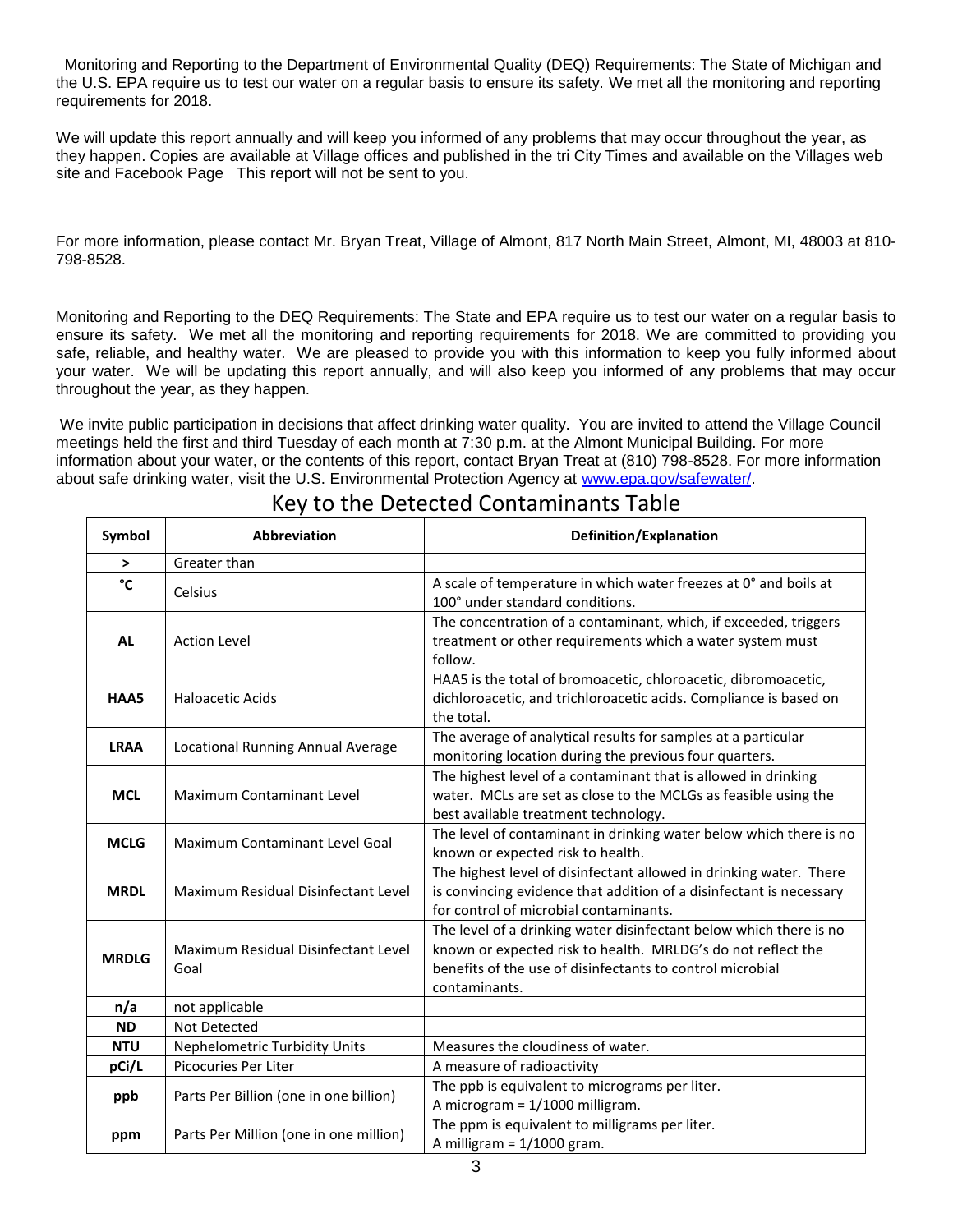| <b>RAA</b>  | <b>Running Annual Average</b> | The average of analytical results for all samples during the     |  |  |  |
|-------------|-------------------------------|------------------------------------------------------------------|--|--|--|
|             |                               | previous four quarters.                                          |  |  |  |
| TΤ          | <b>Treatment Technique</b>    | A required process intended to reduce the level of a contaminant |  |  |  |
|             |                               | in drinking water.                                               |  |  |  |
|             |                               | Total Trihalomethanes is the sum of chloroform,                  |  |  |  |
| <b>TTHM</b> | <b>Total Trihalomethanes</b>  | bromodichloromethane, dibromoochloromethane and                  |  |  |  |
|             |                               | bromoform. Compliance is based on the total.                     |  |  |  |
| umhos       | <b>Micromhos</b>              | Measure of electrical conductance of water                       |  |  |  |
|             |                               |                                                                  |  |  |  |

#### Lake Huron Water Treatment Plant **2018 Regulated Detected Contaminants Tables**

|                                        | 2018 Inorganic Chemicals - Monitoring at the Plant Finished Water Tap |             |                                      |                                       |                                            |                                     |                            |                                                                                                                                      |  |  |  |
|----------------------------------------|-----------------------------------------------------------------------|-------------|--------------------------------------|---------------------------------------|--------------------------------------------|-------------------------------------|----------------------------|--------------------------------------------------------------------------------------------------------------------------------------|--|--|--|
| <b>Requlated</b><br><b>Contaminant</b> | <b>Test Date</b>                                                      | <b>Unit</b> | <b>Health</b><br>Goal<br><b>MCLG</b> | <b>Allowed</b><br>Level<br><b>MCL</b> | <b>Highest</b><br>Level<br><b>Detected</b> | <b>Range of</b><br><b>Detection</b> | <b>Violation</b><br>yes/no | <b>Major Sources in Drinking Water</b>                                                                                               |  |  |  |
| <b>Fluoride</b>                        | 6-12-2018                                                             | ppm         | 4                                    | 4                                     | 0.76                                       | n/a                                 | no                         | Erosion of natural deposits; Water<br>additive, which promotes strong teeth;<br>Discharge from fertilizer and aluminum<br>factories. |  |  |  |
| <b>Nitrate</b>                         | 6-12-2018                                                             | ppm         | 10                                   | 10                                    | 0.33                                       | n/a                                 | no                         | Runoff from fertilizer use; Leaching<br>from septic tanks, sewage; Erosion of<br>natural deposits.                                   |  |  |  |
| <b>Barium</b>                          | 5-16-2017                                                             | ppm         | $\mathcal{P}$                        | 2                                     | 0.01                                       | n/a                                 | no                         | Discharge of drilling wastes; Discharge<br>from metal refineries; Erosion of<br>natural deposits                                     |  |  |  |

| 2018 Disinfection By-Products - Monitoring in Distribution System, Stage 2 Disinfection By-Products |              |             |                                      |                                       |                               |                                     |                            |                                                  |  |
|-----------------------------------------------------------------------------------------------------|--------------|-------------|--------------------------------------|---------------------------------------|-------------------------------|-------------------------------------|----------------------------|--------------------------------------------------|--|
| <b>Regulated</b><br>Contaminant                                                                     | Test<br>Date | <b>Unit</b> | <b>Health</b><br>Goal<br><b>MCLG</b> | <b>Allowed</b><br>Level<br><b>MCL</b> | <b>Highest</b><br><b>LRAA</b> | <b>Range of</b><br><b>Detection</b> | <b>Violation</b><br>yes/no | <b>Major Sources in Drinking</b><br><b>Water</b> |  |
| <b>Total Trihalomethanes TTHM</b>                                                                   | 2018         | ppb         | n/a                                  | 80                                    | .0407                         | n/a                                 | no                         | By-product of drinking water<br>chlorination     |  |
| <b>Haloacetic Acids HAA5</b>                                                                        | 2018         | ppp         | n/a                                  | 60                                    | .001                          | n/a                                 | no                         | By-product of drinking water<br>disinfection     |  |
|                                                                                                     |              |             |                                      | .                                     |                               |                                     |                            |                                                  |  |

| <b>Requlated</b><br>Contaminant | Test<br><b>Date</b> | <b>Unit</b> | <b>Health</b><br>Goal<br><b>MRDLG</b> | <b>Allowed</b><br>Level<br><b>MRDL</b> | <b>Highest</b><br><b>RAA</b> | Quarterly<br><b>Range of</b><br><b>Detection</b> | <b>Violation</b><br>ves/no | <b>Major Sources in Drinking</b><br>Water  |
|---------------------------------|---------------------|-------------|---------------------------------------|----------------------------------------|------------------------------|--------------------------------------------------|----------------------------|--------------------------------------------|
| <b>Total Chlorine Residual</b>  | Jan-<br>Dec<br>2018 | ppm         | 4                                     | 4                                      | 0.83                         | 0.79-0.87                                        | no                         | Water additive used to control<br>microbes |

|                                                                                                                                                | 2018 Turbidity - Monitored every 4 hours at Plant Finished Water                |                            |                                        |  |  |  |  |  |  |  |  |
|------------------------------------------------------------------------------------------------------------------------------------------------|---------------------------------------------------------------------------------|----------------------------|----------------------------------------|--|--|--|--|--|--|--|--|
| <b>Highest Single Measurement</b><br>Cannot exceed 1 NTU                                                                                       | Lowest Monthly % of Samples Meeting<br>Turbidity Limit of 0.3 NTU (minimum 95%) | <b>Violation</b><br>yes/no | <b>Major Sources in Drinking Water</b> |  |  |  |  |  |  |  |  |
| <b>0.17 NTU</b><br>100 $%$<br>no<br>Soil Runoff                                                                                                |                                                                                 |                            |                                        |  |  |  |  |  |  |  |  |
| Turbidity is a measure of the cloudiness of water. We monitor it because it is a good indicator of the effectiveness of our filtration system. |                                                                                 |                            |                                        |  |  |  |  |  |  |  |  |

Turbidity is a measure of the cloudiness of water. We monitor it because it is a good indicator of the effectiveness of our filtration system.